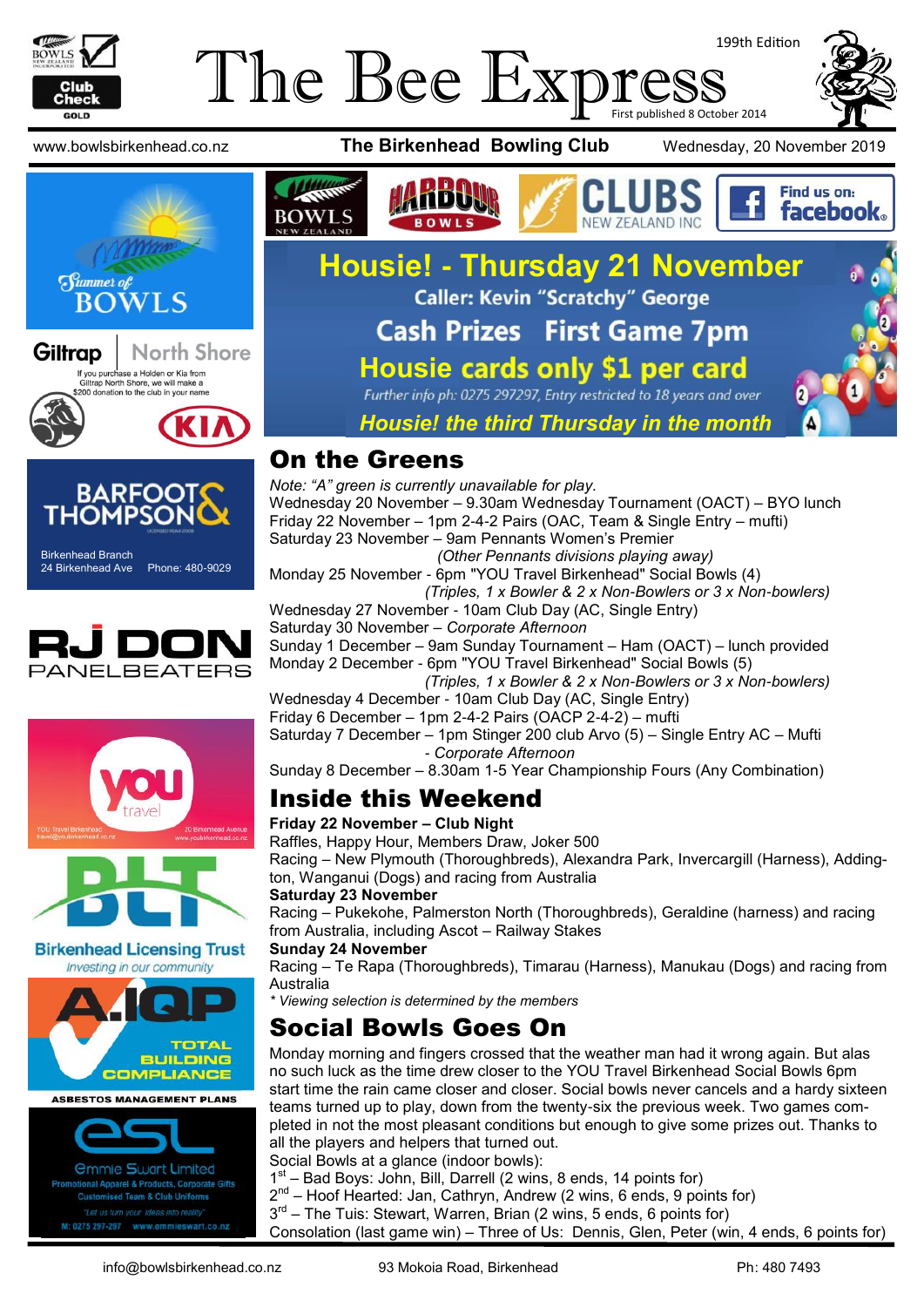

## A Long Time Coming

It has been a long long time since Birkenhead last won the Bowls North Harbour's Men's Interclub title. Birkenhead had won the Premier Two Interclub Men's Seven's back in 2011/2012, the ladies won the Premier One Interclub Women's Seven's in 2015/2016 and the Club itself had won BNH Club of the year award three times. The men had been close a couple of times but since 2001 the title had eluded them. Various sides selected over the years with the inclusion of the "prema-donnas" and the imports and still no success. This year the side was made up of established long-term loyal Birkenhead members. Singles: Peter Nathan, Pairs: Mark Rumble & John Hindmarch (s), Fours: Jimmy Heath, Daymon Pierson, Evan Thomas & Randall Watkins (s)

Rounds one to six, back at the beginning of the month set the Birkenhead side up and put the overall win squarely in Birkenhead's hands.

Round one and a clean sweep against Northcote followed by a close but "crashing back to earth" one win by the fours, against Orewa. A clean sweep over Takapuna round out day one's results and Birkenhead found themselves on the top of the table on 21 points followed by Orewa on 18.

Day two was all about getting down to business early and consolidating the lead. Mairangi

Bay first up and a win each to the pairs and fours, while the singles went down. Round five Helensville was firmly in Birkenhead's sights and so was Birkenhead in Helensville's. Helensville coming away with wins in the singles and fours while Birkenhead had to settle for only a lonely pairs win. Round six the last of the day and another tough encounter this time against Riverhead. Singles down, but the pairs and fours nailed comfortable victories. Birkenhead found themselves in second spot (36 points) one point behind Takapuna (37 points) and three points in front of both Orewa and Browns Bay both on 33 points.



Birkenhead's winning Interclub Sevens Side. Back: Mark Rumble, Peter Nathan, Randall Watkins, Front: Jimmy Heath, Evan Thomas, Daymon Pierson, john Hindmarch

Last Saturday, day three and the final day and the news that Orewa had been deducted two wins from day two for breach of the conditions of play where they had interchanged side members between the teams. Orewa was relegated to fifth sitting on 27 points with Helensville and Browns Bay moving up one spot.

Birkenhead sat with what was effectively one draw (one point) behind Takapuna. Round seven and Manly first up, Birkenhead's singles (21-14) and pairs (15-12) came away with the wins, fours on the wrong side going down (10-14). Takapuna had a clean sweep over Browns Bay to be four points clear of Birkenhead. Round eight and Birkenhead were up against our neighbours Northcote. Northcote were in second place after day one but had slid off the pace to sit ninth after day two. A clean sweep to Birkenhead (singles 21-14, pairs 25-13, fours 28-15). While Takapuna walked away from a fight with Orewa with a solitary win in the singles.

Round nine and it was all on, Birkenhead had snuck into the lead (51 points), Takapuna second (49 points) and Helensville third (45 points) while Orewa and Browns Bay where sitting on forth equal on a very distant 36 points. Takapuna had Riverhead, a perfect round would give Takapuna 58 points to finish. A perfect round for Birkenhead would see a 60-point finish. Takapuna won the singles and pairs but drew the fours to finish on 56 points. Birkenhead made short work of Beach Haven with a perfect round (Singles 21-4, Pairs 32-6, Fours 20-7) to finish on 60 points and claim the Bowls North Harbour Men's Interclub Sevens title and break the eighteen-year drought.

Birkenhead will now move on to the National Interclub Sevens held in Auckland, Thursday 16th - Sunday 19th April 2020. North Harbour is drawn in Section 1 along with Canterbury, Counties Manukau, Buller, Bay of Plenty, Wanganui and South Canterbury.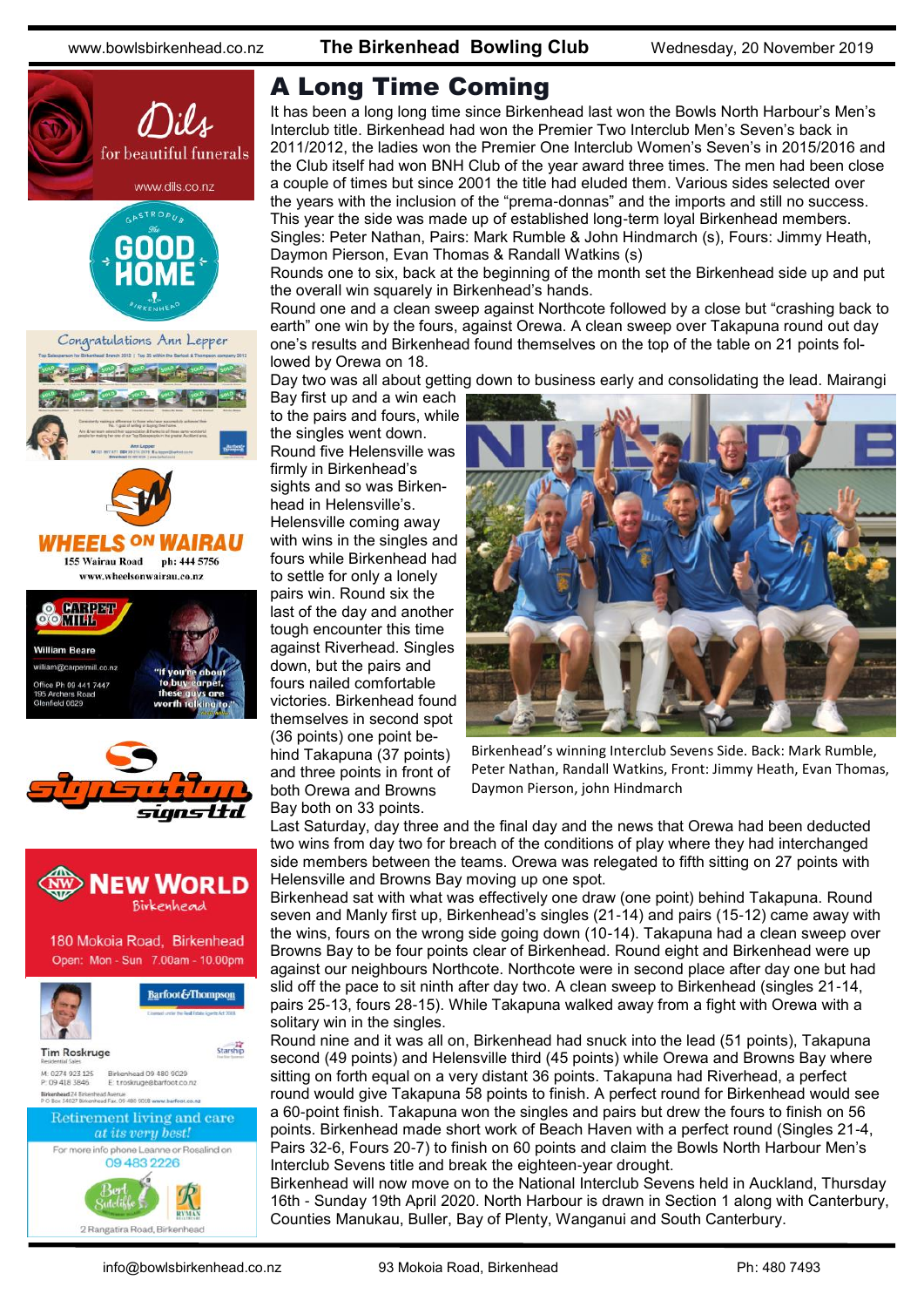www.bowlsbirkenhead.co.nz **The Birkenhead Bowling Club** Wednesday, 20 November 2019



BIRKENHEAD Recreation Drive PH: 418 2424 Proudly Supporting Bowls Birkenhead www.birkenheadrsa.co



**AKARANA PUBLISHING COMPANY Sporting & General Publication:** 

P: 0800 666 767 E: admin@akaranapublishing.co.nz



**Birkenhead Licensing Trust** Investing in our community



Birkenhead Branch<br>24 Birkenhead Ave











**\$10,000 prize pool NORTH HARBOUR** MASTERS **Monday 17 - Friday 21 February 2020** Enter Now! Entries close 16 December

#### And Men are Welcome

Karen Murphy Bowls Clinics are not just for the ladies, men are welcome to attend. But the men attending won't be in the running to partner Karen in The Good Home Birkenhead Women's Pairs.

### Two Perfect

Getting a perfect round in any round on Quiz Night is hard enough but to nail two perfect rounds and they are also your joker rounds is rarely seen. Those present at last week's monthly Quiz Night witnessed just that. Often dominated by the likes of Barfoots and The Pink Panthers a couple of months back Louise Fox's Sud Missiles stole the show. Last Thursday Scud Missiles with special guest Adam Richardson. Played their joker on rounds three "The 70's" and seven "Geography" with all ten answers correct in each round and double points for having played their jokers, twenty points each round!.

Scud Missiles finished the night in first place on an impressive eighty-nine points, five points ahead of their nearest rivals The Pink Panthers.

Quiz Night is 7pm the second Thursday of each month. Entry is free, the next Quiz Night is Thursday 12 December.

#### Pennants

While Birkenhead was winning the BNH Interclub Sevens on Saturday the BNH Pennants competition was continuing. After Saturday's play the Men's Premier Pennants sees Takapuna (57 points) play Mairangi Bay (48 points) in the final on 24 November, Birkenhead finished up in third place (43 points). While in the Women's Premier Pennants and Men's Division One Pennants Birkenhead currently trail the field in both.

#### Christmas Shield Next Tuesday

The annual tussle between Birkenhead and Northcote is 5.30pm Tuesday 26 November at Northcote Bowling Club. Open Men, Open Women and 1-5 Year AC teams - mufti \$5 per player includes a free meal Supporters \$5 for a meal.

Names on white board in the Club if you wish to play.

#### Waitangi Day Charity Tournament

This season it is all in support of Harbour Hospice, Thursday 6 February 2020 Items to donate for raffles and auctions ring Louise Fox 021 2357121

## KarenMurpt **BOWLS CLINICS**

## **@ Birkenhead Bowling Club**

**Thursday 13 February 10am - Midday or 1pm –3pm Friday 14 February 10am - Midday or 1pm –3pm**

## **Clinics open to Men and Women Bowls Clinics open to Men and Women**

**Secure your spot today email secretary@bowlsbirkenhead.co.nz**

info@bowlsbirkenhead.co.nz 93 Mokoia Road, Birkenhead Ph: 480 7493